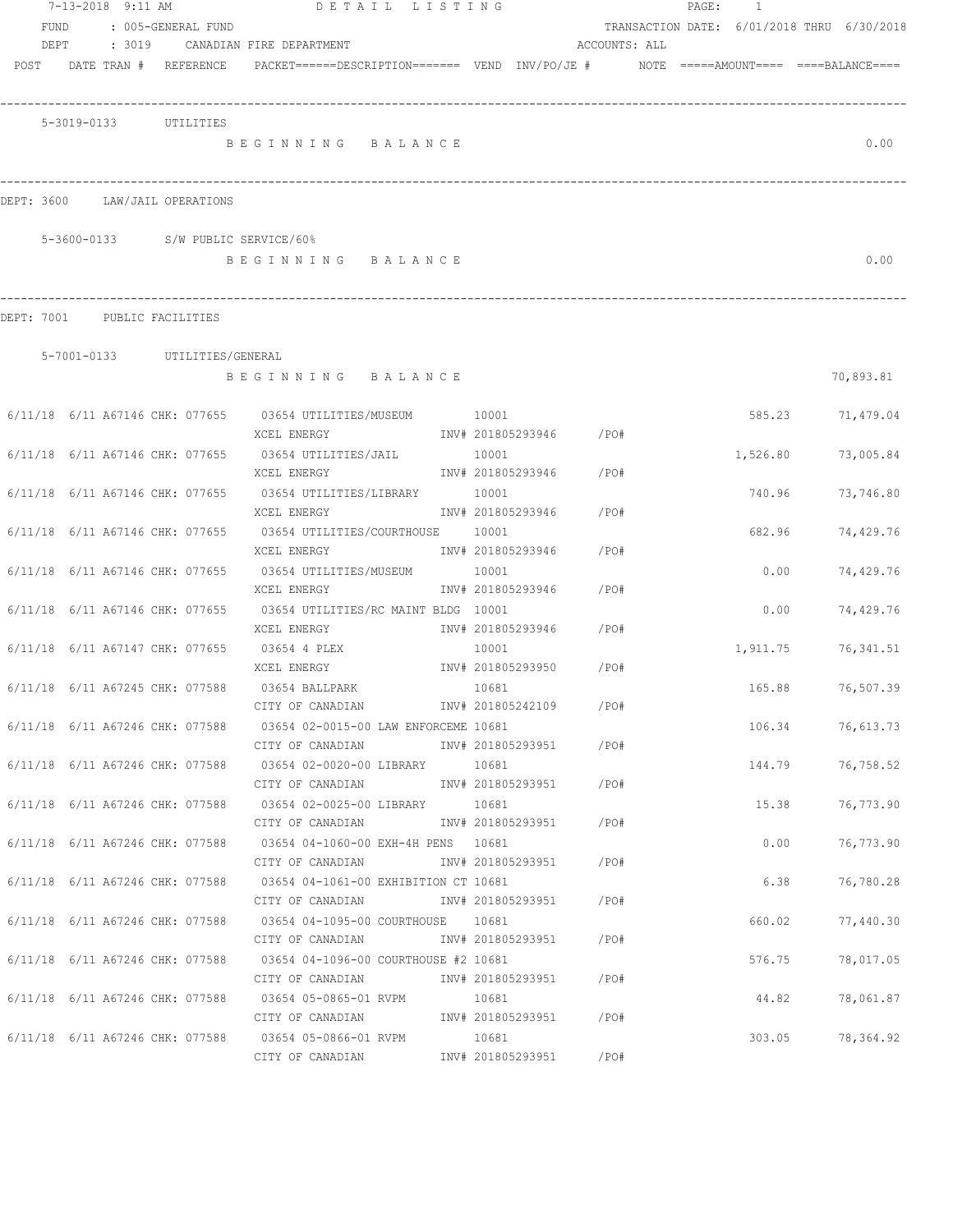|                              | 7-13-2018 9:11 AM     |                    | DETAIL LISTING                                                                                                 |     |                    |           |                               |                     | PAGE: | $\mathcal{L}$ |                                            |
|------------------------------|-----------------------|--------------------|----------------------------------------------------------------------------------------------------------------|-----|--------------------|-----------|-------------------------------|---------------------|-------|---------------|--------------------------------------------|
| FUND                         |                       | : 005-GENERAL FUND |                                                                                                                |     |                    |           |                               |                     |       |               | TRANSACTION DATE: 6/01/2018 THRU 6/30/2018 |
|                              |                       |                    | DEPT : 7001 PUBLIC FACILITIES                                                                                  |     |                    |           | ACCOUNTS: ALL                 |                     |       |               |                                            |
|                              |                       |                    | POST DATE TRAN # REFERENCE PACKET======DESCRIPTION======= VEND INV/PO/JE # NOTE =====AMOUNT==== ===BALANCE==== |     |                    |           |                               |                     |       |               |                                            |
|                              |                       |                    |                                                                                                                |     |                    |           |                               |                     |       |               |                                            |
|                              |                       |                    | 6/11/18 6/11 A67288 CHK: 077622 03654 OTHER METERS<br>NORTH PLAINS ELECTRIC CO- INV# 201806083969 / PO#        |     | 12592              |           |                               |                     |       |               | 1,490.07 79,854.99                         |
|                              |                       |                    | 6/11/18 6/11 A67288 CHK: 077622 03654 GEM VOTING BOOTH 12592                                                   |     |                    |           |                               |                     |       | 31.88         |                                            |
|                              |                       |                    | NORTH PLAINS ELECTRIC CO- INV# 201806083969 / PO#                                                              |     |                    |           |                               |                     |       |               | 79,886.87                                  |
|                              |                       |                    | 6/11/18 6/11 A67322 CHK: 077650 03654 040-001-1415-01-LIBRARY 13824                                            |     |                    |           |                               |                     |       | 25.61         | 79,912.48                                  |
|                              |                       |                    | WEST TEXAS GAS, INC MONTH 201806083971 / PO#                                                                   |     |                    |           |                               |                     |       |               |                                            |
|                              |                       |                    | 6/11/18 6/11 A67322 CHK: 077650 03654 040-001-4000-01 EX CENTE 13824                                           |     |                    |           |                               |                     |       | 894.86        | 80,807.34                                  |
|                              |                       |                    | WEST TEXAS GAS, INC        INV# 201806083971     /PO#                                                          |     |                    |           |                               |                     |       |               |                                            |
|                              |                       |                    | 6/11/18 6/11 A67322 CHK: 077650 03654 040-001-5735-02-MUSEUM 13824                                             |     |                    |           |                               |                     |       | 35.93         | 80,843.27                                  |
|                              |                       |                    | WEST TEXAS GAS, INC MOV# 201806083971 / PO#                                                                    |     |                    |           |                               |                     |       |               |                                            |
|                              |                       |                    | 6/11/18 6/11 A67322 CHK: 077650 03654 040-001-5815-01-BALLPARK 13824                                           |     |                    |           |                               |                     |       | 37.32         | 80,880.59                                  |
|                              |                       |                    | WEST TEXAS GAS, INC METALLY 201806083971 / PO#                                                                 |     |                    |           |                               |                     |       |               |                                            |
|                              |                       |                    | 6/11/18 6/11 A67322 CHK: 077650 03654 040-001-5810-01-PAVILION 13824                                           |     |                    |           |                               |                     |       | 24.68         | 80,905.27                                  |
|                              |                       |                    | WEST TEXAS GAS, INC        INV# 201806083971     /PO#                                                          |     |                    |           |                               |                     |       |               |                                            |
|                              |                       |                    | 6/11/18 6/11 A67322 CHK: 077650 03654 040-001-1405-01 COURTHOU 13824                                           |     |                    |           |                               |                     |       | 49.51         | 80,954.78                                  |
|                              |                       |                    | WEST TEXAS GAS, INC MONTH 201806083971 / PO#                                                                   |     |                    |           |                               |                     |       |               |                                            |
|                              |                       |                    | 6/11/18 6/11 A67322 CHK: 077650 03654 040-013-0045-00 CFD MAIN 13824                                           |     |                    |           |                               |                     |       | 24.68         | 80,979.46                                  |
|                              |                       |                    | WEST TEXAS GAS, INC MONTH 201806083971 / PO#                                                                   |     |                    |           |                               |                     |       |               |                                            |
|                              |                       |                    | ============= JUNE ACTIVITY     DB:   10,085.65  CR:          0.00         10,085.65                           |     |                    |           |                               |                     |       |               |                                            |
|                              |                       |                    |                                                                                                                |     |                    |           | 10,085.65 CR: 0.00            |                     |       |               |                                            |
|                              |                       |                    |                                                                                                                |     |                    |           |                               |                     |       |               |                                            |
| DEPT: 7016 CEMETERY          |                       |                    |                                                                                                                |     |                    |           |                               |                     |       |               |                                            |
|                              | 5-7016-0133 UTILITIES |                    |                                                                                                                |     |                    |           |                               |                     |       |               |                                            |
|                              |                       |                    | BEGINNING BALANCE                                                                                              |     |                    |           |                               |                     |       |               | 82.54                                      |
|                              |                       |                    |                                                                                                                |     |                    |           |                               |                     |       |               |                                            |
|                              |                       |                    | $6/11/18$ $6/11$ A67146 CHK: 077655 03654 UTILITIES/CEMETERY 10001                                             |     |                    |           |                               |                     |       |               | 11.28 93.82                                |
|                              |                       |                    | XCEL ENERGY                         INV# 201805293946         /PO#                                             |     |                    |           |                               |                     |       |               |                                            |
|                              |                       |                    | ------------- JUNE ACTIVITY DB: 11.28 CR: 0.00                                                                 |     |                    |           |                               |                     |       | 11.28         |                                            |
|                              |                       |                    |                                                                                                                |     |                    |           |                               |                     |       |               |                                            |
|                              |                       |                    |                                                                                                                | DB: | 11.28 CR:          |           |                               | 0.00                |       |               |                                            |
| *-*-*-*-*-*-*-*-*-*-*-*-*-*- |                       |                    | 000 ERRORS IN THIS REPORT!                                                                                     |     |                    |           | *-*-*-*-*-*-*-*-*-*-*-*-*-*-* |                     |       |               |                                            |
|                              |                       |                    |                                                                                                                |     |                    |           |                               |                     |       |               |                                            |
|                              |                       |                    | ** REPORT TOTALS **                                                                                            |     | $---$ DEBITS $---$ |           |                               | $---$ CREDITS $---$ |       |               |                                            |
|                              |                       |                    | BEGINNING BALANCES:                                                                                            |     |                    | 70,976.35 |                               |                     | 0.00  |               |                                            |
|                              |                       |                    | REPORTED ACTIVITY:                                                                                             |     |                    | 10,096.93 |                               |                     | 0.00  |               |                                            |
|                              |                       |                    | ENDING BALANCES:                                                                                               |     |                    | 81,073.28 |                               |                     | 0.00  |               |                                            |
|                              |                       |                    | TOTAL FUND ENDING BALANCE:                                                                                     |     |                    | 81,073.28 |                               |                     |       |               |                                            |
|                              |                       |                    |                                                                                                                |     |                    |           |                               |                     |       |               |                                            |
| FUND: 010-AIRPORT            |                       |                    |                                                                                                                |     |                    |           |                               |                     |       |               |                                            |

------------------------------------------------------------------------------------------------------------------------------------

DEPT: 7010 AIRPORT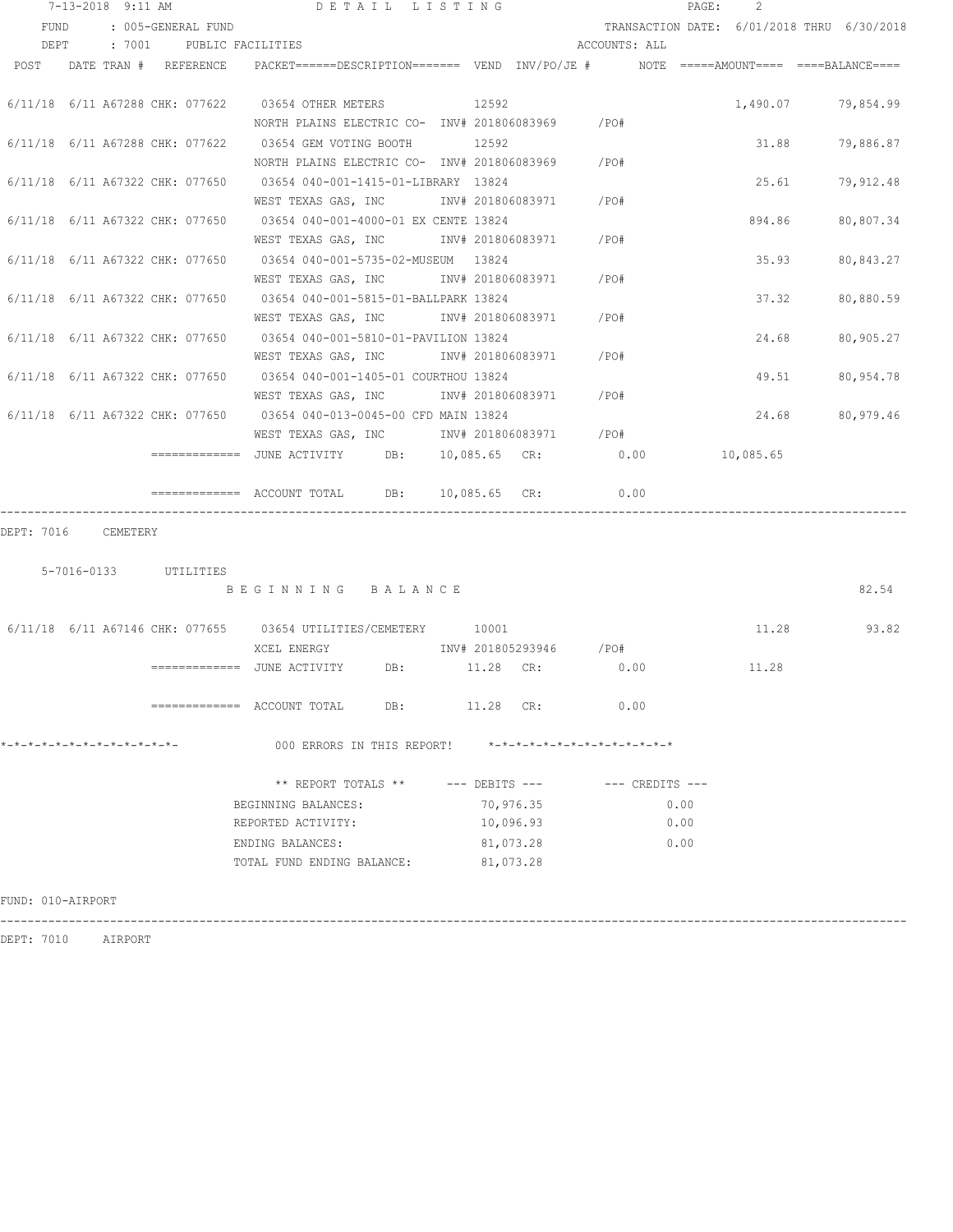|                               | 7-13-2018 9:11 AM |                                 |                                                                                                    | DETAIL LISTING |       |          |                        |      | PAGE: | 3      |                                            |
|-------------------------------|-------------------|---------------------------------|----------------------------------------------------------------------------------------------------|----------------|-------|----------|------------------------|------|-------|--------|--------------------------------------------|
| FUND                          |                   | : 010-AIRPORT                   |                                                                                                    |                |       |          |                        |      |       |        | TRANSACTION DATE: 6/01/2018 THRU 6/30/2018 |
|                               |                   | DEPT : 7010 AIRPORT             |                                                                                                    |                |       |          | ACCOUNTS: ALL          |      |       |        |                                            |
|                               |                   | POST DATE TRAN # REFERENCE      | PACKET======DESCRIPTION========  VEND  INV/PO/JE #         NOTE  =====AMOUNT====  ====BALANCE===== |                |       |          |                        |      |       |        |                                            |
|                               |                   |                                 |                                                                                                    |                |       |          |                        |      |       |        |                                            |
|                               |                   | 5-7010-0133 UTILITIES           |                                                                                                    |                |       |          |                        |      |       |        |                                            |
|                               |                   |                                 | BEGINNING BALANCE                                                                                  |                |       |          |                        |      |       |        | 6,343.15                                   |
|                               |                   |                                 |                                                                                                    |                |       |          |                        |      |       |        |                                            |
|                               |                   |                                 | $6/11/18$ $6/11$ A67124 CHK: 001342 03660 AT&T                                                     |                | 10220 |          |                        |      |       | 191.75 | 6,534.90                                   |
|                               |                   |                                 | AT&T                                                                                               |                |       |          | INV# 201806053963 /PO# |      |       |        |                                            |
|                               |                   |                                 | 6/11/18 6/11 A67136 CHK: 001346 03660 04-1056-00 AIRPORT APT 10681                                 |                |       |          |                        |      |       | 6.38   | 6,541.28                                   |
|                               |                   |                                 | CITY OF CANADIAN               INV# 201805293954       /PO#                                        |                |       |          |                        |      |       |        |                                            |
|                               |                   |                                 | 6/11/18 6/11 A67136 CHK: 001346 03660 04-1058-00 PILOTS LOUNGE 10681                               |                |       |          |                        |      |       | 102.08 | 6,643.36                                   |
|                               |                   |                                 |                                                                                                    |                |       |          |                        |      |       |        |                                            |
|                               |                   |                                 | 6/11/18 6/11 A67138 CHK: 001349 03660 NORTH PLAINS ELECTRIC CO 12592                               |                |       |          |                        |      |       | 523.58 | 7,166.94                                   |
|                               |                   |                                 | NORTH PLAINS ELECTRIC CO- INV# 201806083975 / PO#                                                  |                |       |          |                        |      |       |        |                                            |
|                               |                   |                                 | 6/11/18 6/11 A67145 CHK: 001351 03660 AIRPORT INTERNET 14505                                       |                |       |          |                        |      |       | 110.08 | 7,277.02                                   |
|                               |                   |                                 | TRANSWORLD NETWORK, CORP INV# 14355984                                                             |                |       |          | $/$ PO#                |      |       |        |                                            |
|                               |                   |                                 |                                                                                                    |                |       |          | 0.00                   |      |       | 933.87 |                                            |
|                               |                   |                                 |                                                                                                    |                |       |          |                        |      |       |        |                                            |
|                               |                   |                                 | ============ ACCOUNT TOTAL DB: 933.87 CR: 0.00                                                     |                |       |          |                        |      |       |        |                                            |
|                               |                   |                                 | 000 ERRORS IN THIS REPORT! *-*-*-*-*-*-*-*-*-*-*-*-*-*-                                            |                |       |          |                        |      |       |        |                                            |
|                               |                   |                                 | ** REPORT TOTALS ** --- DEBITS --- -- CREDITS ---                                                  |                |       |          |                        |      |       |        |                                            |
|                               |                   |                                 | BEGINNING BALANCES:                                                                                | 6,343.15       |       |          |                        | 0.00 |       |        |                                            |
|                               |                   |                                 | REPORTED ACTIVITY:                                                                                 |                |       | 933.87   |                        | 0.00 |       |        |                                            |
|                               |                   |                                 | ENDING BALANCES:                                                                                   |                |       | 7,277.02 |                        | 0.00 |       |        |                                            |
|                               |                   |                                 | TOTAL FUND ENDING BALANCE:                                                                         |                |       | 7,277.02 |                        |      |       |        |                                            |
|                               |                   |                                 |                                                                                                    |                |       |          |                        |      |       |        |                                            |
| FUND: 011-ROAD & BRIDGE PCT 1 |                   |                                 |                                                                                                    |                |       |          |                        |      |       |        |                                            |
|                               |                   |                                 |                                                                                                    |                |       |          |                        |      |       |        |                                            |
| DEPT: 4011 ROAD & BRIDGE 1    |                   |                                 |                                                                                                    |                |       |          |                        |      |       |        |                                            |
|                               |                   | 5-4011-0133 UTILITIES/PCT 1     |                                                                                                    |                |       |          |                        |      |       |        |                                            |
|                               |                   |                                 | BEGINNING BALANCE                                                                                  |                |       |          |                        |      |       |        | 1,961.31                                   |
|                               |                   |                                 |                                                                                                    |                |       |          |                        |      |       |        |                                            |
|                               |                   | 6/11/18 6/11 A67288 CHK: 077622 | 03654 PCT 1                                                                                        | 12592          |       |          |                        |      |       | 102.52 | 2,063.83                                   |
|                               |                   |                                 | NORTH PLAINS ELECTRIC CO- $1\text{NV# } 201806083969$ /PO#                                         |                |       |          |                        |      |       |        |                                            |
|                               |                   |                                 | 6/11/18 6/11 A67322 CHK: 077650 03654 040-001-3995-01-PCT 1 BA 13824                               |                |       |          |                        |      |       | 25.14  | 2,088.97                                   |
|                               |                   |                                 | WEST TEXAS GAS, INC                                                                                |                |       |          | INV# 201806083971 /PO# |      |       |        |                                            |
|                               |                   |                                 |                                                                                                    |                |       |          | 0.00                   |      |       | 127.66 |                                            |
|                               |                   |                                 |                                                                                                    |                |       |          |                        |      |       |        |                                            |
|                               |                   |                                 |                                                                                                    |                |       |          |                        |      |       |        |                                            |

============= ACCOUNT TOTAL DB: 127.66 CR: 0.00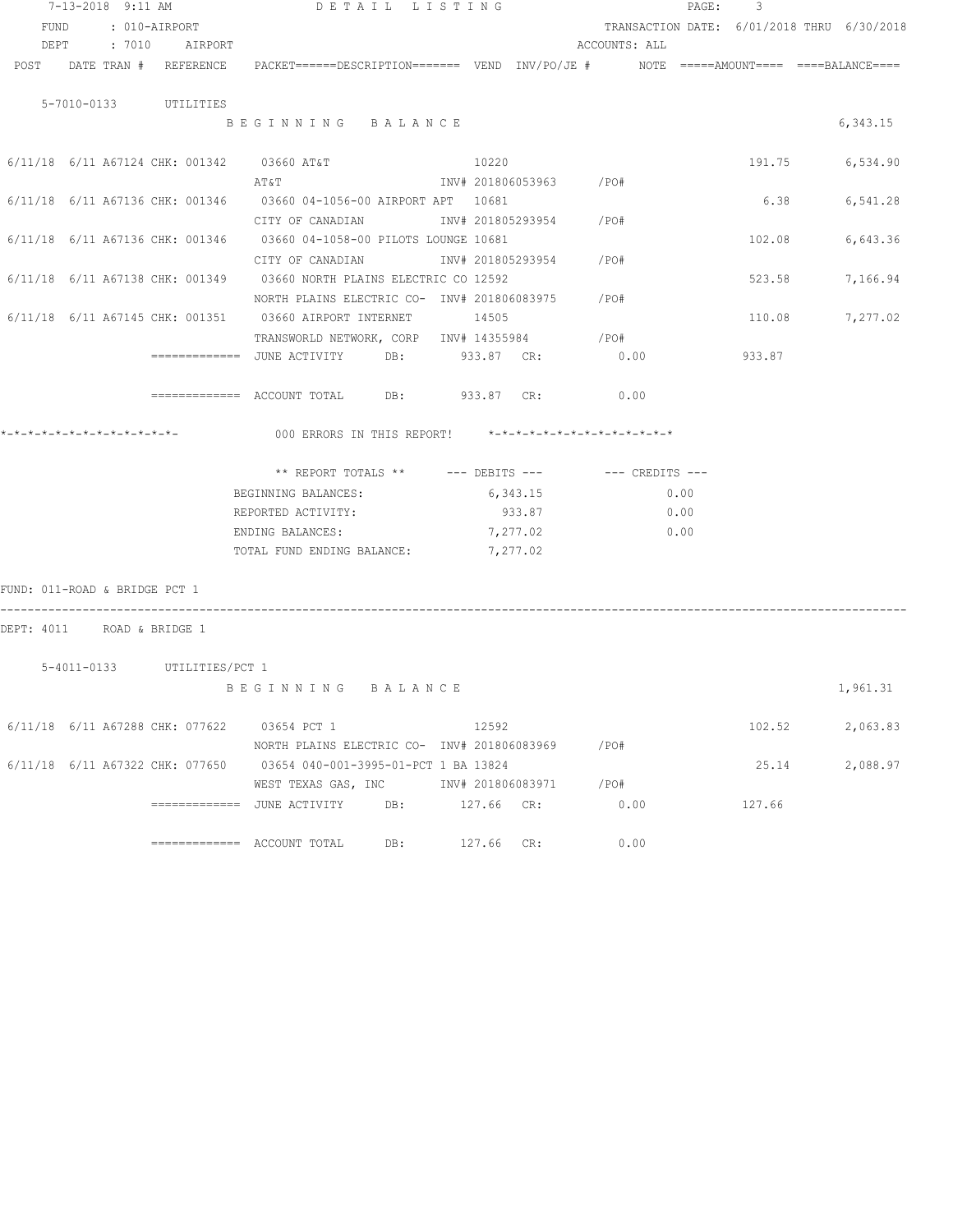| 7-13-2018 9:11 AM                             |                                | DETAIL LISTING                                   |                                                         |                                                                                                                | PAGE: 4                                    |                 |  |  |  |
|-----------------------------------------------|--------------------------------|--------------------------------------------------|---------------------------------------------------------|----------------------------------------------------------------------------------------------------------------|--------------------------------------------|-----------------|--|--|--|
|                                               | FUND : 011-ROAD & BRIDGE PCT 1 |                                                  |                                                         |                                                                                                                | TRANSACTION DATE: 6/01/2018 THRU 6/30/2018 |                 |  |  |  |
|                                               | DEPT : 4011 ROAD & BRIDGE 1    |                                                  |                                                         | ACCOUNTS: ALL                                                                                                  |                                            |                 |  |  |  |
|                                               |                                |                                                  |                                                         | POST DATE TRAN # REFERENCE PACKET======DESCRIPTION======= VEND INV/PO/JE # NOTE =====AMOUNT==== ===BALANCE==== |                                            |                 |  |  |  |
|                                               |                                |                                                  | 000 ERRORS IN THIS REPORT! *-*-*-*-*-*-*-*-*-*-*-*-*-*- |                                                                                                                |                                            |                 |  |  |  |
|                                               |                                |                                                  |                                                         |                                                                                                                |                                            |                 |  |  |  |
|                                               |                                |                                                  |                                                         | ** REPORT TOTALS ** --- DEBITS --- -- -- CREDITS ---                                                           |                                            |                 |  |  |  |
|                                               |                                | BEGINNING BALANCES:                              | 1,961.31                                                | 0.00                                                                                                           |                                            |                 |  |  |  |
|                                               |                                | REPORTED ACTIVITY:                               | 127.66                                                  | 0.00                                                                                                           |                                            |                 |  |  |  |
|                                               |                                | ENDING BALANCES:                                 | 2,088.97                                                | 0.00                                                                                                           |                                            |                 |  |  |  |
|                                               |                                | TOTAL FUND ENDING BALANCE: 2,088.97              |                                                         |                                                                                                                |                                            |                 |  |  |  |
| FUND: 012-ROAD & BRIDGE PCT 2                 |                                |                                                  |                                                         |                                                                                                                |                                            |                 |  |  |  |
| DEPT: 4012 ROAD & BRIDGE 2                    |                                |                                                  |                                                         |                                                                                                                |                                            |                 |  |  |  |
|                                               | 5-4012-0133 UTILITIES/PCT 2    |                                                  |                                                         |                                                                                                                |                                            |                 |  |  |  |
|                                               |                                | BEGINNING BALANCE                                |                                                         |                                                                                                                |                                            | 1,193.24        |  |  |  |
| 6/11/18 6/11 A67288 CHK: 077622 03654 PCT 2   |                                |                                                  | 12592                                                   |                                                                                                                |                                            | 82.40 1,275.64  |  |  |  |
|                                               |                                | NORTH PLAINS ELECTRIC CO- INV# 201806083969 /PO# |                                                         |                                                                                                                |                                            |                 |  |  |  |
|                                               |                                | ============ JUNE ACTIVITY DB: 82.40 CR: 0.00    |                                                         |                                                                                                                | 82.40                                      |                 |  |  |  |
|                                               |                                | ============ ACCOUNT TOTAL DB: 82.40 CR: 0.00    |                                                         |                                                                                                                |                                            |                 |  |  |  |
| *-*-*-*-*-*-*-*-*-*-*-*-*-*-                  |                                |                                                  | 000 ERRORS IN THIS REPORT! *-*-*-*-*-*-*-*-*-*-*-*-*-*- |                                                                                                                |                                            |                 |  |  |  |
|                                               |                                |                                                  |                                                         | ** REPORT TOTALS ** $---$ DEBITS --- $---$ CREDITS ---                                                         |                                            |                 |  |  |  |
|                                               |                                | BEGINNING BALANCES:                              | 1,193.24                                                | 0.00                                                                                                           |                                            |                 |  |  |  |
|                                               |                                | REPORTED ACTIVITY:                               | 82.40                                                   | 0.00                                                                                                           |                                            |                 |  |  |  |
|                                               |                                | ENDING BALANCES:                                 | 1,275.64                                                | 0.00                                                                                                           |                                            |                 |  |  |  |
|                                               |                                | TOTAL FUND ENDING BALANCE: 1,275.64              |                                                         |                                                                                                                |                                            |                 |  |  |  |
| FUND: 013-ROAD & BRIDGE PCT 3                 |                                |                                                  |                                                         |                                                                                                                |                                            |                 |  |  |  |
| DEPT: 4013 ROAD & BRIDGE 3                    |                                |                                                  |                                                         |                                                                                                                |                                            |                 |  |  |  |
|                                               |                                |                                                  |                                                         |                                                                                                                |                                            |                 |  |  |  |
|                                               | 5-4013-0133 UTILITIES/PCT 3    |                                                  |                                                         |                                                                                                                |                                            |                 |  |  |  |
|                                               |                                | BEGINNING BALANCE                                |                                                         |                                                                                                                |                                            | 1,692.52        |  |  |  |
| $6/11/18$ 6/11 A67288 CHK: 077622 03654 PCT 3 |                                |                                                  | 12592                                                   |                                                                                                                |                                            | 183.11 1,875.63 |  |  |  |
|                                               |                                |                                                  | NORTH PLAINS ELECTRIC CO- INV# 201806083969 / PO#       |                                                                                                                |                                            |                 |  |  |  |
|                                               |                                |                                                  |                                                         | 0.00                                                                                                           | 183.11                                     |                 |  |  |  |
|                                               |                                |                                                  | 183.11 CR:                                              | 0.00                                                                                                           |                                            |                 |  |  |  |